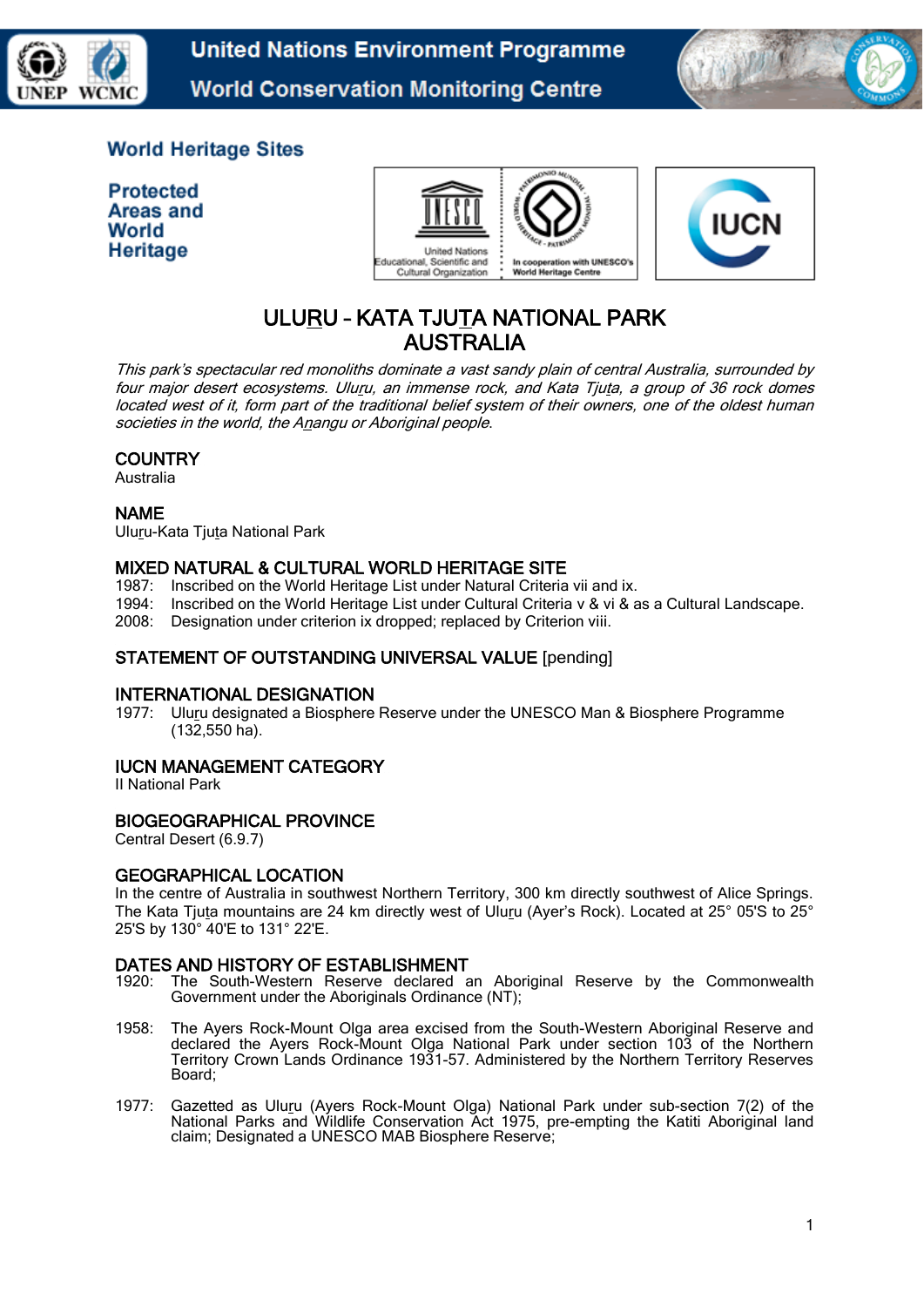- 1984: A 10,400 ha reservation beyond the Park's northern boundary, approved for the development of a tourist facility and an associated airport, called Yulara, now also known as the Ayers Rock Resort;
- 1985: The Park proclamation amended to incorporate seven small enclaves previously excluded;
- 1993: The Park's name changed to Uluru-Kata Tjuta National Park, in acknowledgement of the area's Aboriginal heritage and cultural landscape values (Australian Nature Conservation Agency (ANCA), pers. comm., 1995);
- 1995: Awarded a UNESCO Picasso Gold Medal, with Parks Australia, for excellence in site management and cultural preservation.

#### LAND TENURE

The Aboriginal Uluru-Kata Tjuta Land Trust has legally owned the land since 1985. The land was simultaneously leased for a period of 99 years to the Director of National Parks, formerly the Australian National Parks and Wildlife Service (ANPWS). Managed by a Board of Management with a majority of the Aboriginal owners, jointly with Parks Australia under the Department of the Environment, Water, Heritage and the Arts.

#### AREA

132,566ha

#### ALTITUDE

Uluru rises 340m above the desert (862.5m above sea level). Kata Tjuta (Mount Olga) rises 546m above the desert (1,069m above sea level).

#### PHYSICAL FEATURES

The Park covers extensive sand plains, sand dunes and alluvial desert, surrounding the vast rounded red inselbergs of Uluru and Kata Tjuta. The gently sloping plains of red earth sands, sandy loams and red earths are separated from dunes of red siliceous sand by a zone of mainly very coarse siliceous sand. The dunes are stable, up to 30m high, with mobile crests, vegetated flanks and swales rilled and gullied by water. With the sand plains they occupy the bulk of the Park.

The Park is situated on the southern margin of the Amadeus sedimentary basin. The massive rocks are derived from thick Palaeozoic marine sediments: sands in Uluru, conglomerate in Kata Tjuta, which were tilted, Uluru vertically and Kata Tjuta slightly, during a period of past folding and fracturing. Both are only the tips of vast blocks of rock extending 6,000m deep. Uluru is composed of steeply dipping, feldspar-rich arkosic sandstone ribbed by differential erosion of the vertically tipped strata. It has a base circumference of 9.4km, smooth sloping sides with a gradient of up to 80° and a relatively flat top. The surface of the rock shows sheet erosion of exfoliating layers 1-3m thick, deep parallel fissures and, at its base, a number of caves, inlets and overhangs eroded by sand and chemical decomposition. The arkose is grey but colored red by oxidation of iron in the rock. Kata Tjuta, 32km west, comprises 36 steep-sided rock domes covering about 3,500ha. They consist of gently dipping Mount Currie conglomerate with phenocrysts of fine-grained acid and basic rocks, granite and gneiss in an epidote-rich matrix. Kata Tjuta has hemispherical summits, near vertical sides and steep-sided intervening valleys. Lithosols, gravelly red earths, red earthy sands and calcareous red earth soils are derived from weathered Mount Currie conglomerate, and found as isolated pockets on scree slopes and alluvial fans. Surface water is only found in seasonal pools fed by short shallow watercourses from the monoliths. Defined watercourses do not exist in the dunes although swales are moister and ponding may occasionally occur. Two aquifers of fossil water have been located which could supply approximately 870,000 cubic metres of water per annum. One is the flow from Uluru which feeds the only water source, the Mutitjulu waterhole; the other is an aquifer 60 m deep (ANPWS, 1982; 1986a). However, excessive tourist demand is lowering this.

#### CLIMATE

The area is semi-arid with two main seasons. July winter temperatures have mean daily minima and maxima of 4.7°C and 20.2°C. Frosts are not unusual between June and August. Summer temperatures from November to March have mean daily minima and maxima of 22.3°C and 37.8°C (in January). Absolute temperatures range between -5°C and 45.5°C in the shade. The annual rainfall is highly variable but averages 308mm, falling at any season. There is a mean peak humidity of about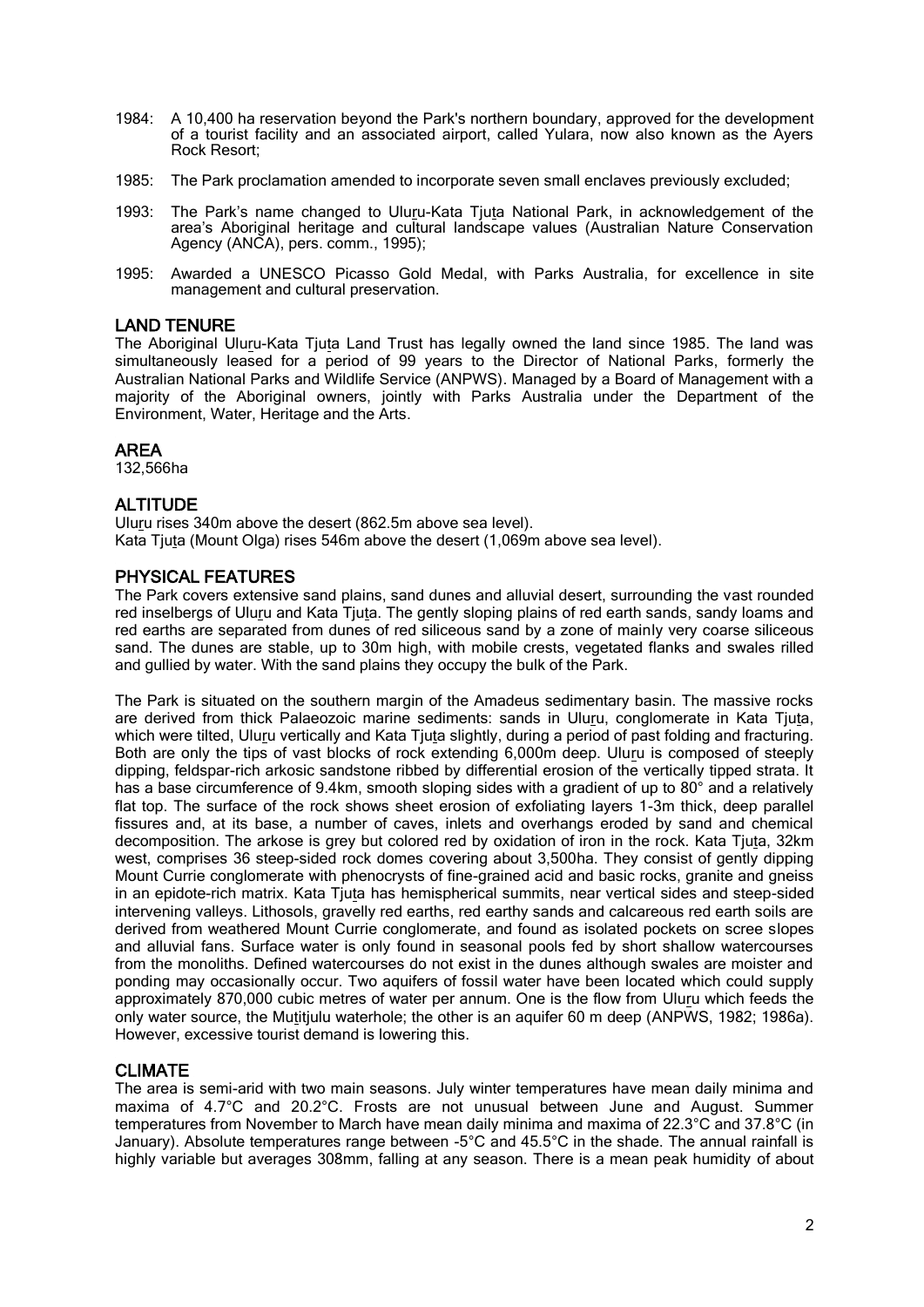67% in June-July. Prevailing winds blow from the south-east in summer and from the north-east in winter (ANPWS, 1982).

#### VEGETATION

The Park has six distinct habitats: rocky areas, gorges and stony slopes with shallow, barren soils; creek-lines and run off plains, normally dry but where waterholes can remain for months; spinifex plains and low interdunes, the commonest habitat in the Park, with many trees and shrubs; open woodland which occurs where the ground is hard and sometimes stony and freshwater claypans form after good rains; sand dunes which are very fragile; and burnt or regenerating areas which provide many food plants, such as seed grasses and succulents (PA, 2007). Despite the dryness of the area there are 416 plant species, many with xerophytic adaptations to the dry conditions. The vegetation, modified by substrate stability, climate and fire can be zoned into five categories growing concentrically around the monoliths. Uluru itself supports hardy perennial grasses Cymbopogon and Tripogon species in soil pockets, and sedge Cyperus spp. with Fimbristylis spp. in very shallow soil. Patches of Uluru mulga *Acacia ayersiana*, spinifex *Triodia* spp., isolated Australian fig *Ficus platypoda* and bloodwood *Eucalyptus terminalis* are also found. On Kata Tjuta, spinifex grass Triodia irritans forms almost pure stands with, on the less steep slopes, species of *Acacia, Cassia* and *Hakea*, Scree slopes support low eucalyptus and acacia trees and many shrub species. Dense patches of the perennial grass *Eriachne scleranthoides* dominate the areas immediately around the base of the rock outcrops while grasses and sedge are dominant on the fringing shallow soils.

The second zone, the Kata Tiuta foothills, support annual grasses, principally mulga grass Aristida contorta and oat grass *Enneapogon polyphyllus*, some low mulga trees *Acacia aneura*, desert poplar Codonocarpus cotinifolius, the shrubs Cassia, lambs' tails Ptilotus and Eucalyptus species, found with perennial grasses, in drainage courses. Third, the fans and outwash alluviums around the monoliths support a complex of open grassland, low trees and shrubs. Species include another bloodwood Corymbia opaca, tea-tree Melaleuca sp., river red gum Eucalyptus camaldulensis, acacias, lambs'tails, and grasses Themeda avenacea, Enneapogon cylindricus and woollybutt Eragrostis eriopoda. During rainy periods this vegetation can be luxuriant. Fourth, the nearby plains support dense groves of mulga, acacia, crimson turkey bush *Eremophila latrobei* with understorey of perennial grass *Eragrostis eriopoda*, the intergrove areas being sparsely vegetated. Fifth, the sand dunes, rises and surrounding plains are dominated by spinifex grass *Triodia pungens*, open scrub of mallee Eucalyptus gamophylla, umbrella bush Acacia ligulata, witchetty bush A. kempeana, sandhill wattle A. dictyophleba, broom bush Templetonia hookeri with occasional ironwood Acacia estrophiolata, corkwood Hakea suberea, bloodwood, yellow flame and honey grevilleas Grevillea eriostachya and G. juncifolia with desert oaks *Allocasuarina decaisneana* in moister locations. Species in danger of being lost from the Park include *Wurmbea centralis, Juncus continuus, Gossypium sturtianum*, Rulingia magniflora, Hibbertia glabberrima, Baeckea polystemona and Plectranthus intraterraneus. Exotic species such as ruby dock Rumex vesicarius and buffel grass Cenchrus ciliaris have become tenacious weeds (ANPWS, 1982; 1986a).

#### FAUNA

22 native mammals are found in the Park including bilby *Macrotis lagotis* (VU), southern marsupial mole Notoryctes typhlops (EN), common wallaroo Macropus robustus, red kangaroo M. rufus, blackfooted rock-wallaby Petrogale lateralis, spinifex hopping mouse Notomys alexis, hairy-footed and sandhill dunnarts Sminthopsis hirtipes and S. psammophila (EN), crest-tailed mulgara Dasycercus cristicauda (VU) and dingo *Canis familiaris dingo*; also seven bat species including ghost bat Macroderma gigas (VU), and occasional smaller marsupials and rodents. Rufous hare-wallaby Lagorchestes hirsutus (VU), burrowing bettong Bettongia lesueur (VU) and common brushtail possum Trichosurus vulpecula were eradicated during the past century but have been reintroduced. Introduced red fox *Vulpes vulpes*, cat Felis catus, house mouse Mus musculus and European rabbit Oryctolagus cuniculus, plus feral dogs and camels, compete with indigenous species.

178 bird species have been recorded in the Park, of which 66 are considered resident with many species either nomadic or migratory. These include emu *Dromaius novaehollandiae*, peregrine falcon Falco peregrinus, Australian kestrel F. cenchroides, Australian bustard Ardeotis australis, pink cockatoo Cacatua leadbeateri, scarlet-chested parrot Neophema splendida, ringneck parrot Barnardius zonarius, red-backed kingfisher Todirhamphus pyrrhopygius striated grasswren Amytornis striatus, dusky grasswren Amytornis purnelli, budgerigar Mellopsittacus undulatus, and grey honeyeater Conopophila whitei; also crested pigeon Ocyphaps lophotes, spiny-cheeked honey-eater Acanthagenys rufogularis, splendid and variegated fairy-wrens, Malurus splendens and M. lamberti,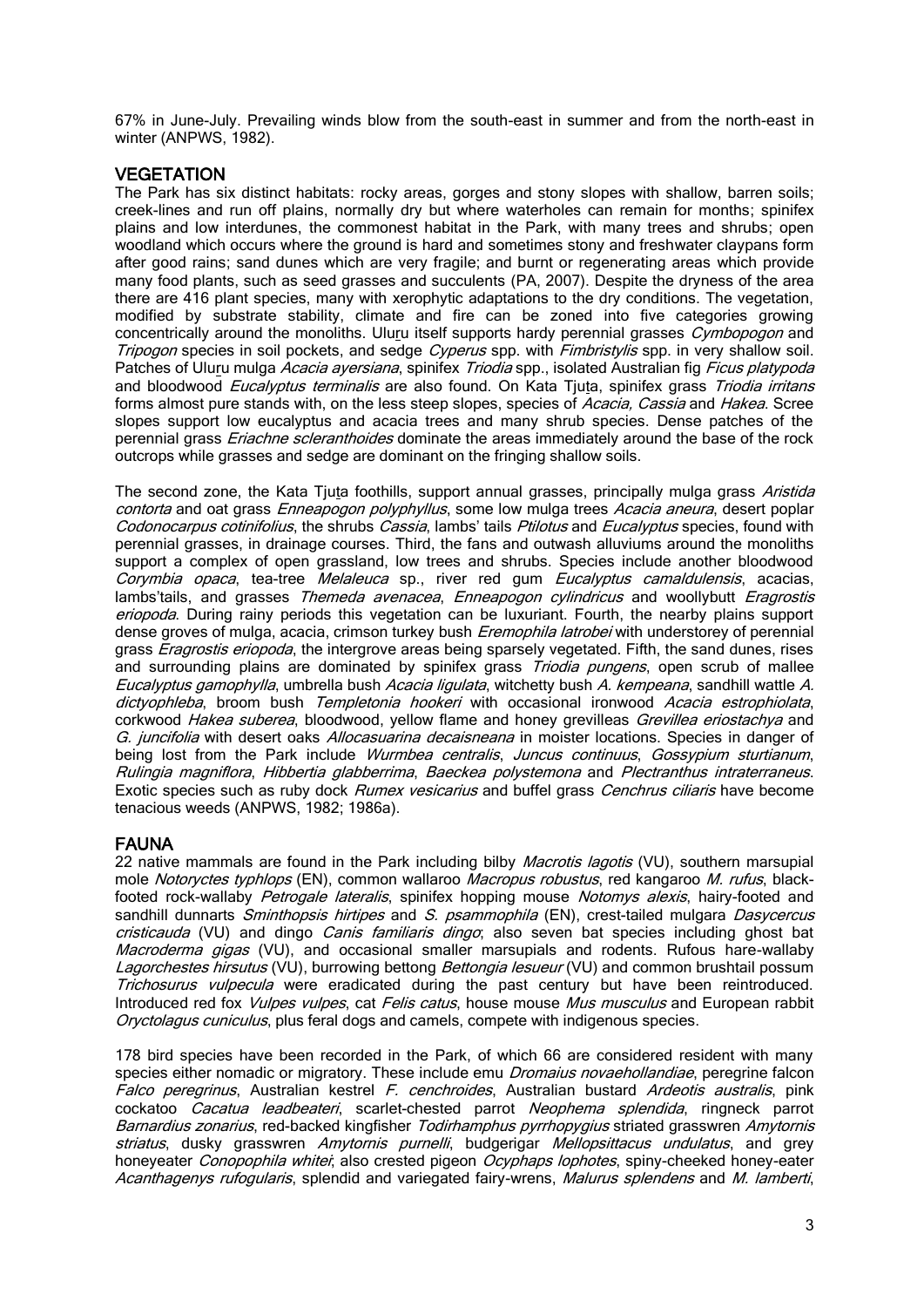zebra finch Taeniopygia guttata, crimson chat Epthianura tricolor and chiming wedgebill Psophodes occidentalis.

Among the 73 reptile species, all five Australian reptile families are represented. These include the perentie, a monitor lizard Varanus giganteus, thorny lizard Moloch horridus, western brown snake Pseudonaja nuchalis, Ramsay's python Aspidites ramsayi (EN) and 27 species of skink including great desert skink *Liopholis kintorei* (VU) and the local totem, the centralian blue-tongue skink Tiliqua multifasciata. There are four species of frog, two being the estivating water-holding frogs, knife-footed frog Litoria cultripes and Cyclorana platycephalus. Invertebrates are poorly known but include fairy shrimp *Imnadopsis* sp. and shield shrimp *Triops australiensis*, which inhabit seasonal rock pools (ANPWS 1982; 1986a).

## CONSERVATION VALUE

Uluru-Kata Tjuta National Park preserves a natural heritage and a traditional hunter-gatherer culture, both of great value, which show a landscape resulting from millennia of traditional methods of management governed by and embodying the *Tjukurpa* philosophy and law of the Aboriginal people. The Park also protects four desert ecosystems of the region within its boundaries. It lies within a WWF Global 200 Eco-region, a WWF/IUCN Centre of Plant Diversity, and a UNESCO Biosphere Reserve.

## CULTURAL HERITAGE

The Aboriginal, *Anangu*, culture is known to have preserved the ecology of the area for at least 20,000 years, and, after a disastrous interlude in the mid 20th century, is once again perceived as part of the world's heritage. Their traditional religious philosophy and law, *Tiukurpa* or 'creation time', links the people spiritually, historically and socially with their landscape, flora and fauna, through the journeys and activities of ancestral beings. It imbues the land with meaning, and acts as a law imposing the responsibility to care for the environment. It is transmitted by stories, songs, dances and art. Cave paintings on Uluru indicate that Aborigines may have long been present in the area. The Park, and the Uluru monolith in particular, is one of several important interconnected centres of local religious significance scattered throughout western central Australia. The Park is criss-crossed by tracks marking mythical journeys connecting such nodes. A number of these are regarded by the Anangu as secret, requiring respectful management. The area was first 'found' in 1870, claimed by the state in the 1900s which sanctioned the eviction of the local people in the 1930s though Ayers Rock became a symbol of national identity for all Australians. But it reverted to them in 1985 following a successful land rights claim under the Aboriginal Land Rights (Northern Territory) Act of 1976. At this time traditional methods of conservation also finally returned (ANPWS, 1986a).

## LOCAL HUMAN POPULATION

After the area's return to the Anangu in 1985, the Director of National Parks and Wildlife was granted the right to supervise the property but the current resident Pitiantiatiara and Yankunytiatiara population of around 150 have traditional rights of occupation and live in the Mutitjulu community area close to the rock. They receive an annual rent and a share of Park revenues under the terms of their lease to the Commonwealth which permits them hunting and foraging rights, and they have long used controlled burning for environmental management. The claimed land to the north east of the Park is now Aboriginal Land held by the Katiti Aboriginal Land Trust (Gabriel, 2007). The population varies greatly from time to time due to the itinerant nature of the people and increases when special ceremonies are held. Aboriginals have tended to emigrate to seek employment though in recent times this has been a little reversed and Anangu commercial activity in the Park is encouraged. Some twenty are also employed as park staff (ANPWS, 1982; 1991a).

## VISITORS AND VISITOR FACILITIES

The annual number of visitors has risen steadily from about 105,970 in 1983 to around 500,000 in 2005, mostly made during the cooler months between May and September. Tracks, paths and some sealed roads provide access to the rocks and other sites in the Park. The most popular activities are sightseeing, guided walks, picnicking and photography, sunset and sunrise viewing, climbing Uluru, touring by 4WD, motorcycle or camel, and scenic flights (ANPWS, 1986a). Interpretation programs about the Park and the Ananga lifestyle are given at the Park headquarters and the Cultural Centre, opened in 1995, and include an account of *Tjukurpa*, official guided tours and other services. Rock paintings are protected by raised walkways. A major interpretative message is that 'the Anangu don't climb' as a way of discouraging tourists from treating Uluru without respect (Australian Nature Conservation Agency, pers. comm., 1995). Aboriginal enterprises include the Ininti store, the Maruku Arts and Craft Centre, the Mulgara gallery and the Walkatjara Art Centre, outlets for locally produced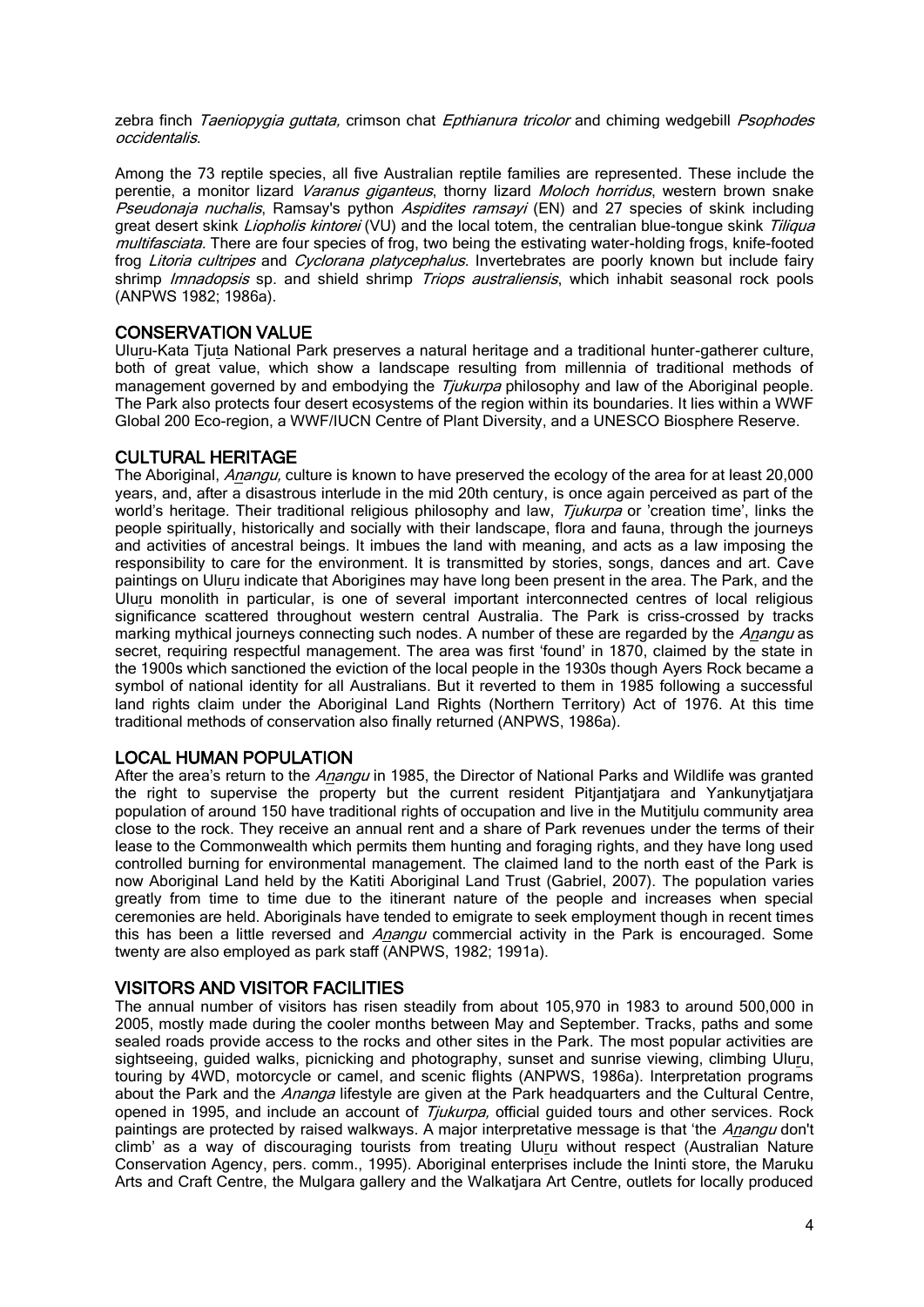art and artefacts. Accommodation is available at the Yulara/Ayers Rock Resort, 4 km north of the Park boundary and 19 km from Uluru. This is developed with five hotels, lodges and campsites. Conellan airport is 6 km distant.

#### SCIENTIFIC RESEARCH AND FACILITIES

The first scientific expedition reached Uluru in 1894 and several anthropological studies were made in the 1930s. More recent studies on climate, geology, hydrology, flora, fauna as well as in anthropology and other fields are listed by ANPWS (1986a). A major fauna survey was followed up by surveys in 1994 and 1995 (ANCA, pers. comm., 1995). The vast Anangu oral knowledge of their environment and tracking techniques are being incorporated into protocols for best practice in monitoring and managing fauna and flora, water resources, fire, bio-prospecting and cultural resources (Gabriel, 2007).

## MANAGEMENT

The Park is valued for its cultural and religious heritage, landscape, geology, arid desert ecosystems and for recreation. It is protected under a number of statutes including the National Parks and Wildlife Conservation Act and the Australian Heritage Commission Act both of 1975 and the Aboriginal Land Rights (Northern Territory) Amendment Act of 1985. Although the land belongs traditionally to the local Anangu and the Aboriginal Uluru-Kata Tiuta Land Trust has inalienable freehold title to the land since 1985, it is leased to Parks Australia until 2085. Management is the responsibility of a Board of Management on which the traditional Aboriginal owners have a majority, which acts jointly with the Parks Australia, the former Australian National Park Wildlife Service. This acts under sections of the Environment Protection and Biodiversity Conservation Act of 1999 and the Environment Protection and Biodiversity Conservation Regulations of 2000. The Central Land Council (CLC) represents the Traditional Owners in land negotiations and consultations regarding their lands. Traditional Owners of Uluru-Kata Tjuta live in many communities in Central Australia of which Mutitjulu is one inside the Park. Mutitjulu Community Incorporated employs a Park liaison officer to represent their interests in the joint management partnership on a day-to-day basis.

The Director has the authority to restrict access to some areas to protect traditional Aboriginal land uses and a number of sacred sites at the base of Uluru have been closed to the general public. Other prohibited activities include overnight camping and mining. The current Plan of Management was jointly prepared by the Uluru-Kata Tjuta Board of Management and Parks Australia in 2000. It is bilingual and bi-cultural. Management objectives include the protection of Aboriginal culture; the presentation and interpretation of the landscape, especially its combination of cultural and natural elements; the conservation of representative ecosystems; and allocation of appropriate activities to specific areas through zoning. Visitor use is concentrated around the monoliths. Three management zones are defined: Intensive, which includes the climb and sunrise and sunset viewing areas, Intermediate - the Olga gorge, and Minimum - the trails. Key elements of interpretation programs emphasise the religious significance of Uluru to the Anangu, their role in and contribution to joint management and their perceptions of appropriate and inappropriate visitor activities. Aboriginal nomenclature is used. Both ranger-guided and self-guided activities have been developed and there is training and accreditation for tour operators (ANCA, pers. comm., 1995).

Three specific management systems have been set up: the Cultural Site Management System, the Fire Management System and the *Mala* (rufous hare-wallaby) reintroduction program. The Cultural Heritage Program has been developed largely by Anangu to support the inventorying and archiving of cultural records; the National Mala Recovery Plan to reintroduce the hare-wallaby, locally extinct since the 1900s, is seen as the return of an animal once a familiar and guardian spirit of the area; and the Fire Management System to control fire-setting in the traditional manner which preserves the ecology of the land where the legitimacy of Aboriginal practices has been recognised. The two main types of vegetation require differing fire regimes. Spinifex grass is burnt in patches which preserves a mosaic of micro-habitats and accompanying wildlife. Mulga trees and scrub need protection against fire. Neglect of these practices during the proscription of the Aboriginals created a huge accumulation of dead undergrowth which led to disastrous fires, one in 1976, when 76% of the Park was destroyed and several mammals made locally extinct, and in 2002 when much of the Park was burnt (PA, 2007). Collaborative advisory committees exist for tourism, scientific work, employment, education & training and the Cultural Centre. Monitoring is carried out for weed infestations, burning, water use, introduced animals and fire risk.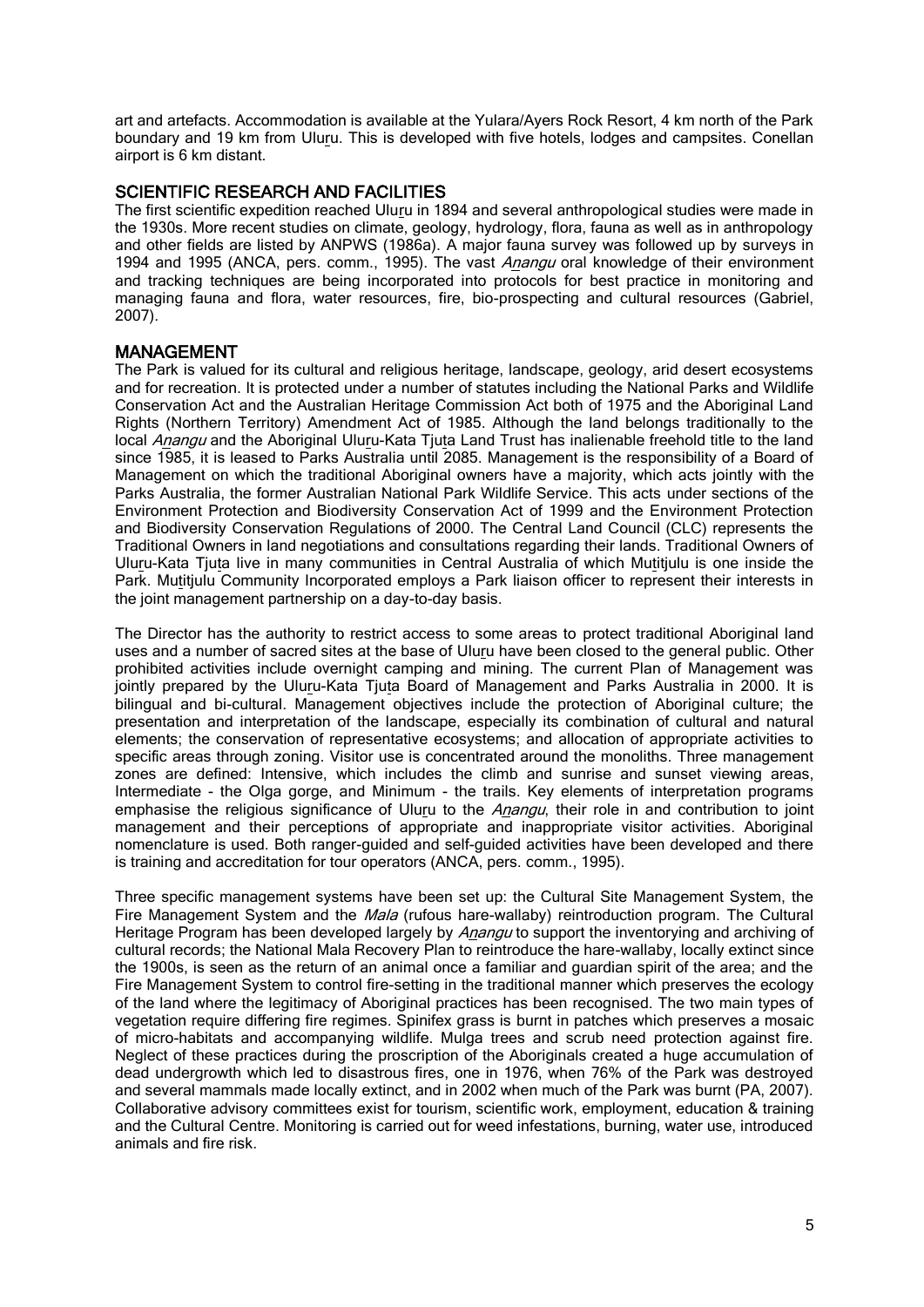## MANAGEMENT CONSTRAINTS

The historic erosion of Aboriginal culture has been resisted by granting freehold title to the land and a major managerial and planning role for local people. However, sacred sites, cave paintings and traditional activities such as ceremonies may still be threatened by visitors. These disturb local people by visual intrusion, clambering over Uluru which the natives never do, and inappropriate vehicle use of roads and trails. Other problems are climatic stress on visitors, especially during the summer, providing adequate potable water, depleted by high tourist numbers, tourist crowding, off-road driving, soil erosion, wildfires, overgrazing of the desert by camels and rabbits, competition from introduced and feral animals, exotic weeds, commercial activities and aircraft noise. Also the provision of housing, health, education and communication facilities for local Aborigines and the control of alcohol abuse amongst them. Potential threats include fire, disturbance to aquifer recharge, overcrowding and off-road driving, introduction of domestic livestock and weeds, and erosion (ANPWS, 1986a).

#### **STAFF**

In 2003 this comprised a Park Director and Manager, with Resource, Training, Operations, Tourism and Administrative Managers. Of a staff of some 52, local people constituted at least 30%. The staff conduct patrols, maintenance and operations, interpretation and education programs, administration and staff training. Anangu are also employed as consultants, day labourers (from Mutitjulu) and through the CLC joint management officer and the Mutitjulu Community liaison officer (ANCA, 2007). There are Aboriginal ranger trainees in addition to temporary and part-time staff. Specialists in research, planning, interpretation and capital works are drafted in as required (ANPWS, 1986b).

#### BUDGET

In 1994-95 total expenditure at Uluru on salaries (for a staff of 15), operations and capital works was approximately AUS\$8,677,734. Additional project funds were provided for research and other park activities (ANCA, pers. comm., 1995). Entry fees are charged which support Park maintenance and the local community. In 2001-2 approximately AUA\$8.080,000 (US\$4.8 million) was allocated for operations and capital works from a part of the tourist revenue received (Parks Australia, 2002).

#### ADDRESSES

The Chairman, Uluru-Kata Tjuta Board of Management, PO Box 3546, Alice Springs, NT 0871.

The Manager, Uluru-Kata Tjuta National Park, Parks Australia, PO Box 119, Yulara, NT 0872

Australian Nature Conservation Agency, GPO Box 636, Belconnen, ACT 2601.

Department of the Environment, Water, Heritage and the Arts, GPO Box 787, Canberra, ACT 2601.

Website[: www.environment.gov.au/parks/uluru](http://www.environment.gov.au/parks/uluru) 

#### **REFERENCES**

The principal source for the above information was the original nomination for World Heritage status.

Allen G. & Baker, L. (1990). Uluru (Ayers Rock–Mt Olga) National Park: an assessment of a fire management programme. In Saunders, D., Hopkins, A. & How, R. Australian Ecosystems: 200 Years of Utilisation, Degradation and Reconstruction. Proceedings of the Ecological Society of Australia, Vol. 16: 215–20.

Altman, J. (1985). The Economic Impact of Tourism on the Mutitjulu Community, Uluru (Ayers Rock - Mount Olga) National Park. Report to the Central Land Council and Pitjantiatiara Council as part of the Ayers Rock Region Tourism Impact Study, Department of Political and Social Change, Research School of Pacific Studies, Australian National University, Canberra. (Unpublished).

ANPWS (Australian National Parks and Wildlife Service) (1982). Uluru (Ayers Rock-Mount Olga) National Park: Plan of Management. Commonwealth of Australia.

---------- (1986a). Uluru (Ayers Rock-Mount Olga) National Park: Plan of Management. Canberra.

---------- (1986b). Nomination of Uluru (Ayers Rock-Mount Olga) National Park for Inclusion on the World Heritage List. Commonwealth of Australia. 31 pp.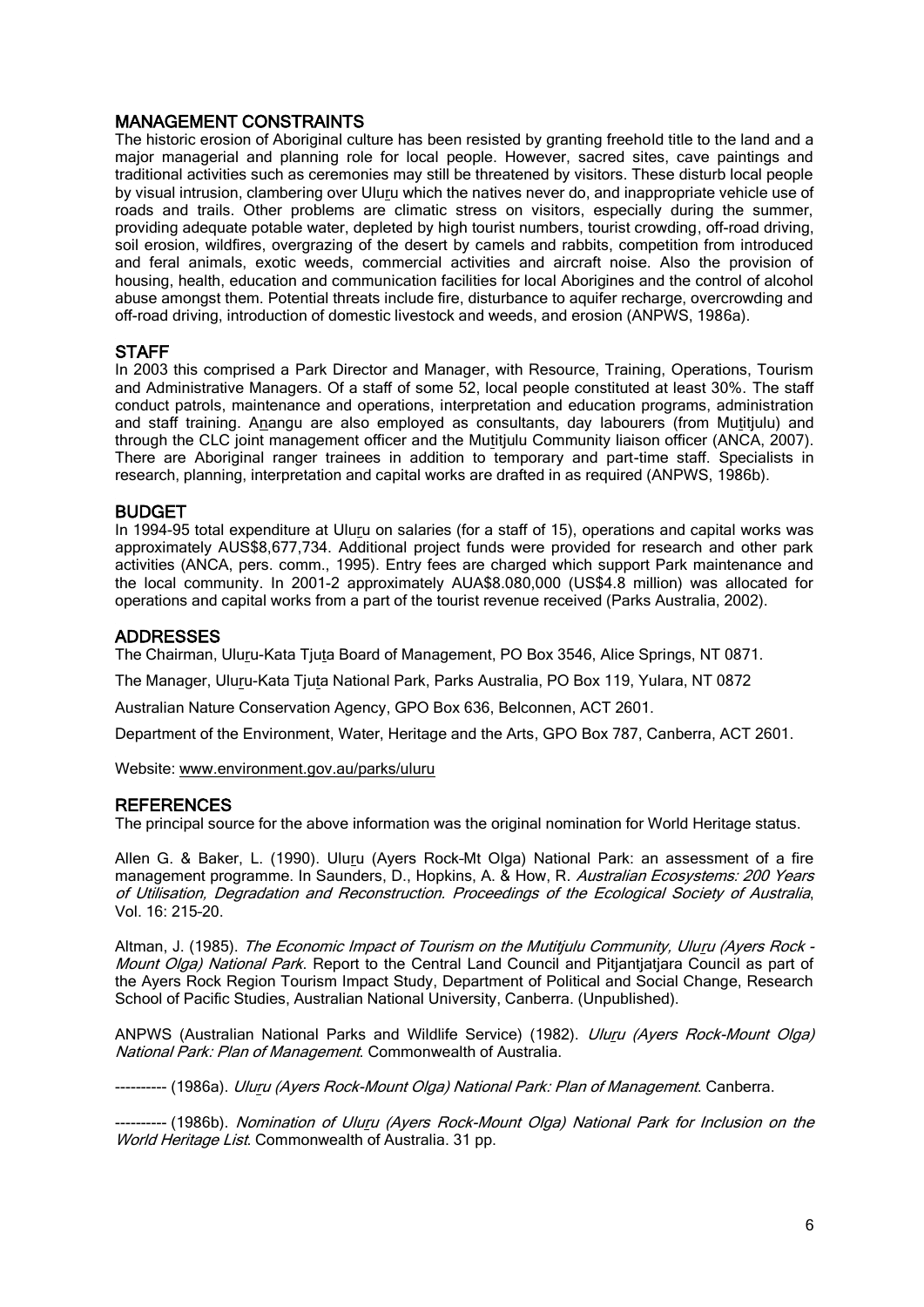---- (1991). *Uluru (Ayers Rock-Mount Olga) National Park Plan of Management.* Uluru-Kata Tjuta Board of Management, ANPWS, Canberra.

Baker, L. (1996). Minkiri. A Natural History of Uluru by the Mutitjulu Community, IAD Press, Alice Springs.

Baker, L. & Mutitjulu Community. (1992). Comparing two views of the landscape: Aboriginal ecological knowledge and modern scientific knowledge. Rangeland Journal 14: 174-189.

Baker, L. Woenne-Green, S. & the Mutitjulu Community (1993). Anangu knowledge of vertebrates and the environment, in Reid, J. Kerle, J. & Morton, S. (eds.), *Uluru Fauna. Kowari*, Vol. 4. Australian National Parks and Wildlife Service, Canberra.

Baynes, A. (1989). Assessment of Original Mammal Fauna of the Uluru (Ayers Rock–Mount Olga) National Park. Report to Australian National Parks and Wildlife Service, Canberra. (Unpublished)

Breeden, S. (1994) *Uluru. Looking After Uluru-Kata Tjuta the Anangu Way*. Simon & Shuster, Sydney.

Central Land Council, Pitiantiara Council and Mutijulu Community. (1987). Sharing the Park: Anangu Initiatives. Ayers Rock Tourism. Institute for Aboriginal Development, Alice Springs.

Davis, B. & Drake, G. (1983). *In Australia's Biosphere Reserves; Conserving Ecological Diversity.* Australian National Commission for UNESCO AGPS, Canberra.

Flood, J. (1983). Archaeology of the Dreamtime. Collins, London.

Gabriel, J. (2007). Cooperative Conservation: Beyond the Rhetoric A Report Highlighting International Best Practice Recommendations for World Heritage Protected Areas. School of Anthropology, Archaeology and Sociology, James Cook University, Cairns, pp. 88-95. (Unpublished).

Gosse, W. (1874). Report and Diary of Mr Gosse's Central and Western Exploring Expedition. South Australian Government Printer, Adelaide.

Hallam, S. (1975). Fire and Hearth: A Study of Aboriginal Usage and European Usurpation in South Western Australia. Australian Institute of Aboriginal Studies, Canberra.

Harney, W. (1963). To Ayers Rock and Beyond. Rigby, Adelaide.

Harris, D.(1989). An evolutionary continuum of people-plant interaction. In Harris, D. & Hillman, G. (eds). Foraging and Farming: the Evolution of Plant Exploitation. Allen & Unwin, London. Pp. 11-26.

Haskovec, I. (1989). Cultural Resource Management at Uluru National Park: A Report on a Third Trip to Uluru National Park Between 30 March 1989 and 15 April 1989. Australian National Parks and Wildlife Service, Darwin.

---------- (1991). A Report on Cultural Resource Management Fieldwork Carried Out at Uluru National Park Between 18 and 29 April 1991. Australian National Parks and Wildlife Service, Darwin.

Hasovec, I. & Sullivan, H. (1987). Cultural Resource Management at Uluru National Park: A Report on a Second Trip to Uluru National Park, Oct. 1987. Australian National Parks & Wildlife Service, Darwin.

Hilton-Taylor, C. (compiler) (2006). IUCN Red List. of Threatened Species. IUCN, Gland, Switzerland.

Isaacs, J. (1992). Desert Crafts: Anangu Maruka Puna. Doubleday, Sydney.

Layton, R. (1986). *Uluru, an Aboriginal History of Ayers Rock.* Aboriginal Studies Press, Canberra.

McMahon, B. (2007). Angry Aboriginal elders threaten ban on climbing Uluru. The Guardian, June 27.

Mountford, C. (1950). Brown Men and Red Sand. Angus & Robertson, Sydney.